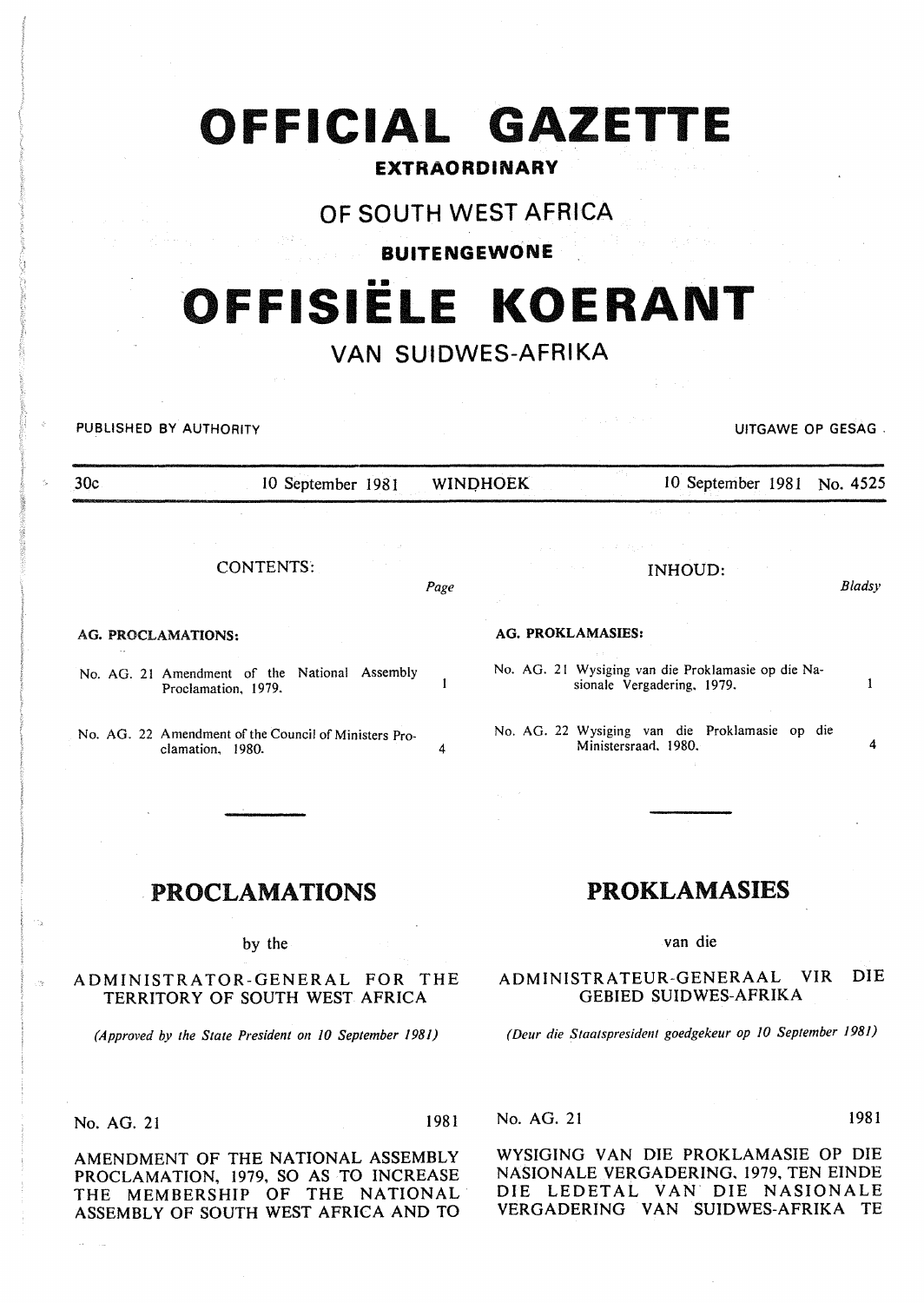PROVIDE FOR MATTERS CONNECTED THEREWITH

Under the powers vested in me by Proclamation 181 of 19 August 1977, I hereby make the laws set out in the Schedule.

D. J. HOUGH

Administrator-General Windhoek, 10 September 1981

#### SCHEDULE

*Amendment of section 1 of Proclamation AG. 21 of 1979* 

1. Section 1 of the National Assembly Proclamation. 1979 (hereinafter referred to as the principal Proclamation), is hereby amended  $-$ 

- (a) by the insertion of the following definition after the definition of "Constituent Assembly":
	- " 'executive authority' means an executive authority as defined in section 1 of the Representative Authorities Proclamation, 1980 (Proclamation AG. 8 of 1980);";
- (b) by the deletion of the definition of "political organization"; and
- (c) by the insertion of the following definition after the definition of "representative":
	- " 'representative authority' means a representative authority as defined in section 1 of the Representative Authorities Proclamation, 1980 (Proclamation AG. 8 of 1980);".

*Amendment of section 4 of Proclamation AG. 21 of 1979* 

2. Section 4 of the principal Proclamation is hereby amended -

- (a) by the substitution in subsection (1) for the expression "sixty-five" of the expression "seventytwo";
- (b) by the substitution for subsection (2) of the following subsection:
	- (2) There shall be fifty ordinary seats in the Assembly, being the seats which immediately before the fixed date were seats in the Constituent Assembly, and such number of additional seats. but not exceeding twenty-two, in respect of which representatives may have been nominated

VERGROOT EN VOORSIENING TE MAAK VIR AANGELEENTHEDE W AT DAARMEE IN **VERBAND STAAN** 

Kragtens die bevoegdheid my verleen by Proklamasie 181 van 19 Augustus 1977, maak ek hierby die wette in die Bylae vervat.

D. J. HOUGH

医尿病

Administrateur-generaal Windhoek, 10 September 1981

### BYLAE

*Wysiging van artikel 1 van Proklamasie AG. 21 van 1979* 

h Artikel 1 van die Proklamasie op die Nasionale Vergadering, 1979 (hieronder die Hoofproklamasie genoem), word hierby gewysig  $-$ 

- (a) deur die omskrywing van "politieke organisasie" te skrap;
- (b) deur na die omskrywing van "Sekretaris" die volgende omskrywing in te voeg:
	- " 'uitvoerende owerheid' 'n uitvoerende owerheid soos in artikel 1 van die Proklamasie op Verteenwoordigende Owerhede, 1980 (Proklamasie AG. 8 van 1980), omskryf;"; en
- (c) deur na die omskrywing van "Vergadering" die volgende omskrywing in te voeg:
	- " 'verteenwoordigende owerheid' 'n verteenwoordigende owerheid soos in artikel 1 van die Proklamasie op Verteenwoordigende Owerhede, 1980 (Proklamasie AG. 8 van 1980), omskryf;".

*Wysiging van artikel 4 van Proklamasie AG. 21 van 1979* 

2. Artikel 4 van die Hoofproklamasie word hierby gewysig-

- (a) deur in subartikel (1) die uitdrukking "vyf-ensestig" deur die uitdrukking "twee-en-sewentig" te vervang;
- (b) deur subartikel (2) deur die volgende subartikel te vervang:

(2) Daar is vyftig gewone setels in die Ver-gadering. synde die setels wat onmiddellik voor die vasgestelde datum setels in die Grondwetgewende Vergadering was. en die aantal addisionele setels. maar hoogstens twee-en-twintig, ten opsigte waarvan te eniger tyd kragtens sub-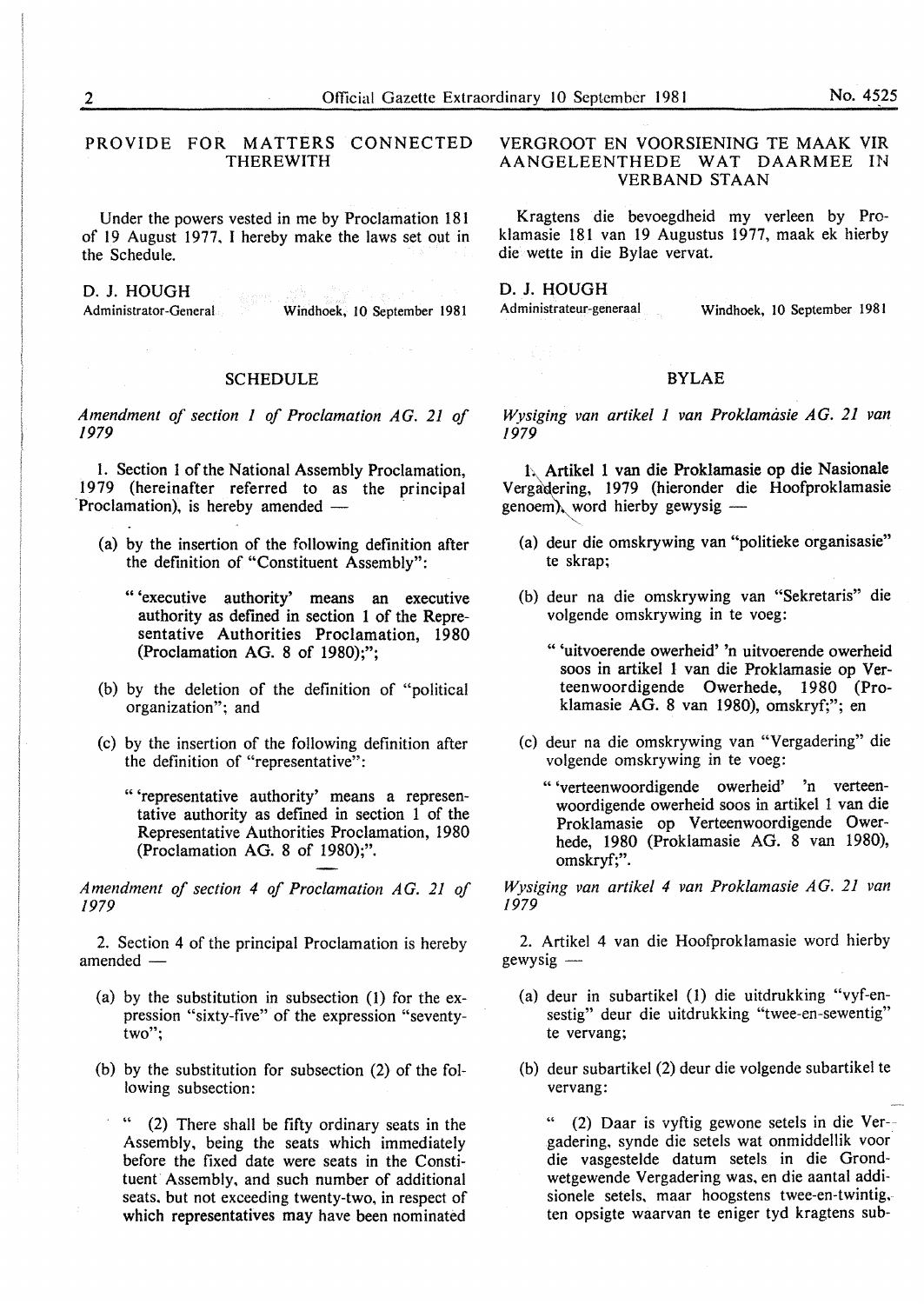at any time under subsection (6) whose nominations have not been withdrawn under section  $6(1)(d)$ *bis.*";

- (c) by the deletion of subsections (4) and (5);
- (d) by the substitution for subsection (6) of the following subsection:
	- "(6) (a) The executive authority of every representative authority shall be entitled to nominate, subject to the provisions of section *5* or any other law, not more than two representatives in respect of the additional seats referred to in subsection (2).
	- (b) The provisions of subsections (I) and (2) of section 7 shall not apply in relation to the first nomination of a representative by a particular executive authority under paragraph (a) after the commencement of the National Assembly Amendment Proclamation, 1981, or the nomination of a representative by a particular executive authority under that paragraph, in the place of a representative whose nomination has been withdrawn by that executive authority under section  $6(1)(d)$ bis."; and

(e) hy the deletion of subsection (7).

*Amendment of section 6 of Proclamation AG. 21 of /979* 

*3.* Section 6 of the principal Proclamation is hereby amended hy the insertion in subsection (I) after paragraph (d) of the following paragraph:

"(d)*his* in the case of a member nominated under section 4(6). if his nomination is withdrawn by the executive authority concerned;".

. f *mendmcnt (?l section* 7 *q( Proclamation A G. 21 of /979* 

4. Section 7 of the principal Proclamation is hereby amended $-$ 

(a) hy the substitution in subsection (I) for the expression "vacant or is in terms of subsection {7) of section 4 deemed to be vacant" of the expression "vacant. but subject to the provisions of paragraph (b) of subsection (6) of section 4.": and

artikel (6) verteenwoordigers genomineer is wie se nominasies nie kragtens artikel  $6(1)(d)$ bis ingetrek is nie.";

- (c) deur subartikels (4) en (5) te skrap;
- (d) deur subartikel (6) deur die volgende subartikel te vervang:
	- "(6) (a) Die uitvoerende owerheid van elke verteenwoordigende owerheid is geregtig om, behoudens die bepalings van artikel *5* of 'n ander wet, ten opsigte van die addisionele setels in subartikel (2) bedoel, hoogstens twee verteenwoordigers te nomineer.
	- (b) Die bepalings van subartikels ( 1) en· (2) van artikel 7 is nie van toepassing nie met betrekking tot die eerste nominasie van 'n verteenwoordiger deur 'n bepaalde uitvoerende owerheid kragtens paragraaf (a) na die inwerkingtreding van die Wysigingsproklamasie op die Nasionale Vergadering, 1981, of die nominasie van 'n verteenwoordiger deur 'n bepaalde uitvoerende owerheid kragtens daardie paragraaf, in die plek van 'n verteenwoordiger wie se nominasie deur daardie uitvoerende owerheid kragtens artikel  $6(1)(d)$ *bis* ingetrek is."; en
- (e) deur subartikel (7) te skrap.

*Wysiging van artikel* 6 *van Proklamasie* AG. *21 van 1979* 

3. Artikel 6 van die Hoofproklamasie word hierby gewysig deur in subartikel (1) na paragraaf (d) die volgende paragraaf in te voeg:

*"(d)bis* in die geval van 'n lid wat kragtens artikel 4( 6) genomineer is, indien sy nomipasie deur die betrokke uitvoerende owerheid ingetrek word;".

*Wysiging van artikel* 7 *van Proklamasie* AG. *21 van 1979* 

4. Artikel 7 van die Hoofproklamasie word hierby gewysig-

(a) deur in subregulasie (1) die uitdrukking "is of ingevolge subartikel (7) van artikel 4 geag word vakant te wees" deur die uitdrukking "is, maar behoudens die bepalings van paragraaf (b) van subartikel (6) van artikel  $4$ ," te vervang; en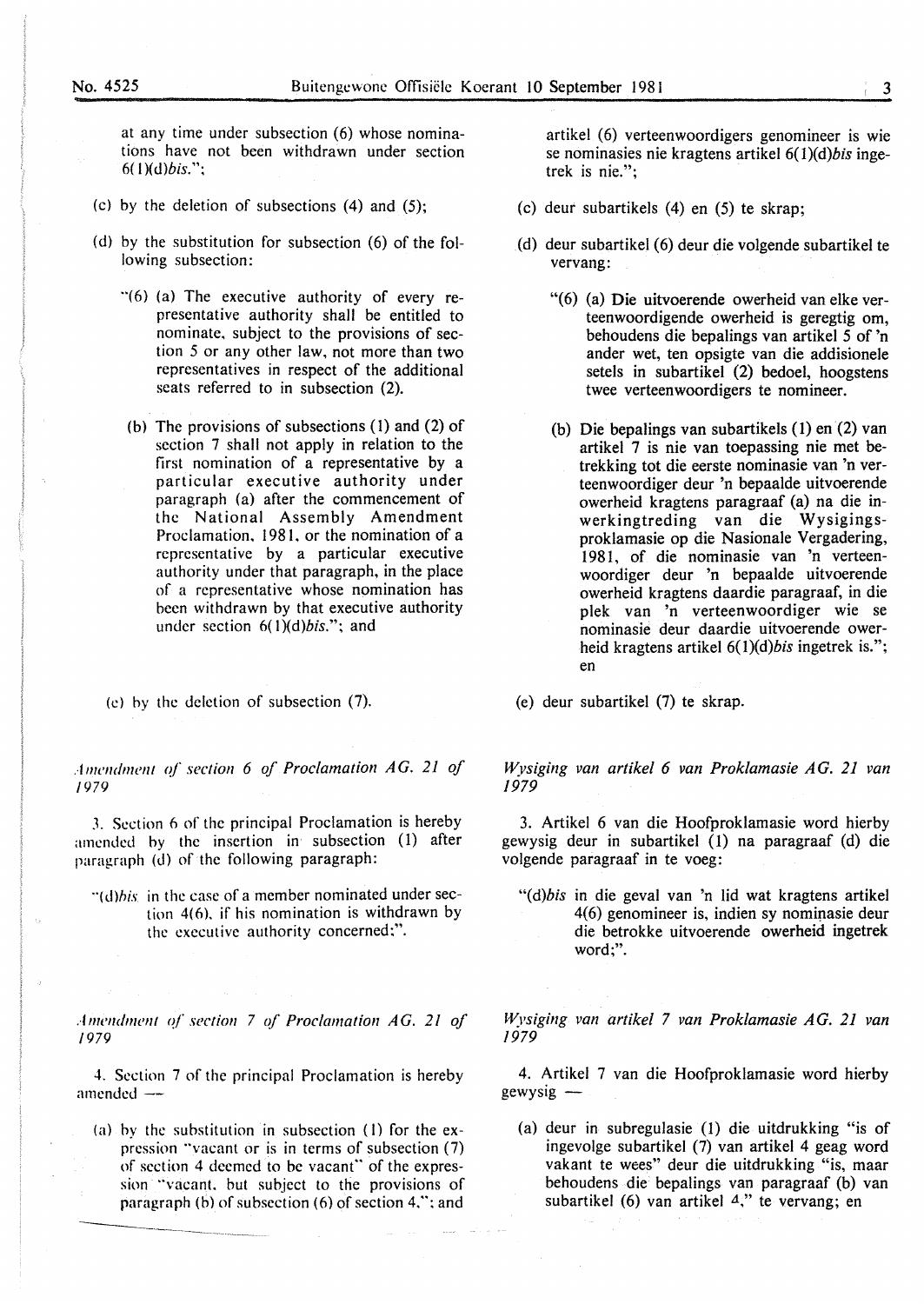(b) by the substitution for the words "political organization", wherever they occur, of the words "executive authority".

#### *Short title*

5. This Proclamation shall be called the National Assembly Amendment Proclamation, 1981.

No. AG. 22 1981

AMENDMENT OF THE COUNCIL OF MINISTERS PROCLAMATION, 1980, SO AS TO INCREASE THE MEMBERSHIP OF THE COUN-CIL OF MINISTERS; TO EXTEND THE POWERS OF THE SAID COUNCIL; AND TO PROVIDE FOR MATTERS CONNECTED THEREWITH

Under the powers vested in me by Proclamation 181 of 19 August 1977. I hereby make the laws set out in the Schedule.

D. J. HOUGH<br>Administrator-General

Windhoek, 10 September 1981

## **SCHEDULE**

*Amendment of section 2 of Proclamation AG. 19 of*  1980

I. ( 1) Section 2 of the Council of Ministers Proclamation, 1980 (hereinafter referred to as the principal Proclamation), is hereby amended ---

- (a) by the substitution in subsection (2) for the expression "twelve" of the expression "fifteen"; and
- (b) by the substitution for subsection (3) of the following subsection:
	- "(3) (a) The Chairman shall be elected by the Assembly from amongst its members and the other members of the Council shall be elected on the proposal of the Chairman by the Assembly from amongst its members or otherwise.
	- (b) Whenever the Chairman is for any reason unable to exercise or perform his powers, duties or functions, the Chairman or, if he is for any reason unable thereto, the Administrator-General may from amongst the members of the Council designate one to act as Acting Chairman of the Council.".

(b) deur die woorde "politieke organisasie", oral waar dit voorkom, deur die woorde "uitvoerende owerheid" te vervang.

#### *Kort tile!*

*5.* Hierdie Proklamasie heet die Wysigingsproklamasie op die Nasionale Vergadering, 1981.

No. AG. 22 1981

WYSIGING VAN DIE PROKLAMASIE OP DIE MINISTERSRAAD, 1980, TEN EINDE DIE LEDETAL VAN DIE MINISTERSRAAD TE VERGROOT; DIE BEVOEGDHEDE VAN BE-DOELDE RAAD UIT TE BREI; EN VOOR-SIENING TE MAAK VIR AANGELEENTHEDE WAT DAARMEE IN VERBANO STAAN

Kragtens die bevoegdheid my verleen by Proklamasie 181 van 19 Augustus 1977, maak ek hierby die wette in die Bylae vervat.

D. J. HOUGH<br>Administrateur-generaal

Windhoek, 10 September 1981

### BYLAE

*Wysiging van artikel 2 van Proklamasie A G. 19 van*  1980

1. (1) Artikel 2 van die Proklamasie op die Ministersraad, 1980 (hieronder die Hoofproklamasie  $genoem$ ), word hierby gewysig  $-$ 

- (a) deur in subartikel (2) die uitdrukking "twaalf' deur die uitdrukking "vyftien'' te vervang; en
- (b) deur subartikel (3) deur die volgende subartikel te vervang:
	- "(3) (a) Die Voorsitter word deur die Ver~ gadering uit sy geledere verkies en die ander lede van die Raad word op voorstel van die V oorsitter deur die Vergadering uit sy geledere of andersins verkies.
	- (b) Wanneer die Voorsitter om die een of ander rede nie in staat is om sy bevoegdhede, pligte of werksaamhede uit te oefen of te verrig nie, kan die Voorsitter of, indien hy om die een of ander rede nie daartoe in staat is nie, die Administrateur-generaal iemand uit die geledere van die Raad aanwys om as Waarnemende V oorsitter van die Raad op te tree.".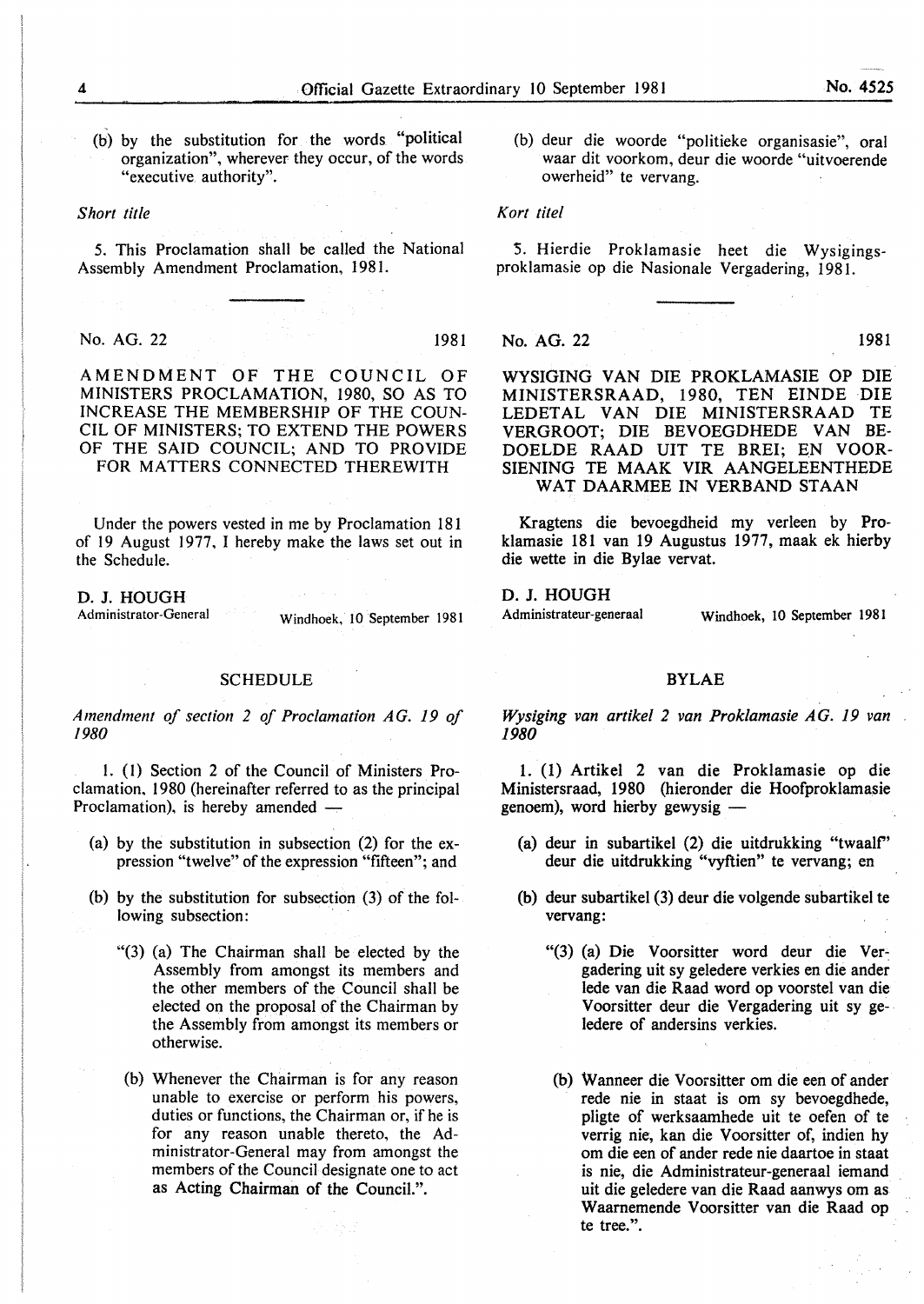(2) Subsection  $(1)(a)$  shall come into operation on the date of the first session of the National Assembly of South West Africa after the date of commencement of this Proclamation.

*Amendment of section 3 of Proclamation AG. 19 of*  /980

2. Section 3 of the principal Proclamation is hereby amended by the substitution for paragraph (a) of subsection (1) of the following paragraph:

"(a) if he was a member of the Assembly when elected as member of the Council, and he vacates his seat in the Assembly;".

*Suhstitution of section 4 of Proclamation AG. 19 of*  /980

3. The following section is hereby substituted for section 4 of the principal Proclamation:

*"l:'xecutit•e powers of the territory* 

4. ( I) The executive powers of the territory in relation to any matter of which the administration  $-$ 

- (a) has been transferred from the State President to the Administrator-General by or under a transfer proclamation; or
- (b) has been transferred from a Minister of the Republic of South Africa to the Administrator-General by or under a transfer proclamation; or
- (c) vests in the Administrator-General by or under any proclamation of the State President or any proclamation of the Administrator-General other than a transfer proclamation or any Act of the Assembly: or
- (d) vests in the Administrator-General by or under any law which is not included under paragraph (a). (b) or (c) and which the Administrator-General may from time to time specify by proclamation in the *Official Gazette,*

shall. notwithstanding anything to the contrary contained in any law but subject to the provisions of subsections (2). (3) and (4). vest in the Administrator-General who shall act in accordance with the directions. directives or policy which the Council may by resolution determine from time to time.

- (2) (a) Any power. duty or function which vested in the Administrator-General  $-$ 
	- ( i) immediately before the date of commence-

(2) Subartikel  $(1)(a)$  tree in werking op die datum van die eerste sitting van die Nasionale Vergadering van Suidwes-Afrika na die datum van inwerkingtreding van hierdie Proklamasie.

*Wysiging van artikel 3 van Proklamasie* AG. *19 van 1980* 

2. Artikel 3 van die Hoofproklamasie word hierby gewysig deur paragraaf (a) van subartikel (1) deur die volgende paragraaf te vervang:

"(a) indien hy lid van die Vergadering was toe hy as lid van die Raad verkies is, en hy sy setel in die Vergadering ontruim;".

*Vervanging van artikel 4 van Proklamasie* AG. *19 van 1980* 

3. Artikel 4 van die Hoofproklamasie word hierby deur die volgende artikel vervang:

*"Uitvoerende gesag van die gebied* 

4. (1) Die uitvoerende gesag van die gebied met betrekking tot die een of ander aangeleentheid waarvan die administrasie -

- (a) by of kragtens 'n oordragproklamasie oorgedra is van die Staatspresident aan die Administrateur-generaal; of
- (b) by of kragtens 'n oordragproklamasie oorgedra is van 'n Minister van die Republiek van Suid-Mrika aan die Administrateurgeneraal; of
- (c) by of kragtens 'n proklamasie van die Staatspresident of 'n ander proklamasie van die Administrateur-generaal as 'n oordragproklamasie of 'n Wet van die Vergadering by die Administrateur-generaal berus; of
- (d) by die Administrateur-generaal berus by of kragtens 'n wet wat nie by paragraaf (a), (b) of (c) ingesluit word nie en wat die Administrateur-generaal van tyd tot tyd by proklamasie in die *Offisiiile Koerant* aanwys,

berus, ondanks andersluidende bepalings van die een of ander wet maar behoudens die bepalings van subartikels (2), (3) en (4), by die Administrateur-generaal wat moet handel ooreenkomstig die voorskrifte, riglyne, of beleid wat die Raad by besluit van tyd tot tyd bepaal.

- (2) (a) 'n Bevoegdheid, plig of werksaamheid  $wat -$ 
	- (i) onmiddellik voor die datum van die in-